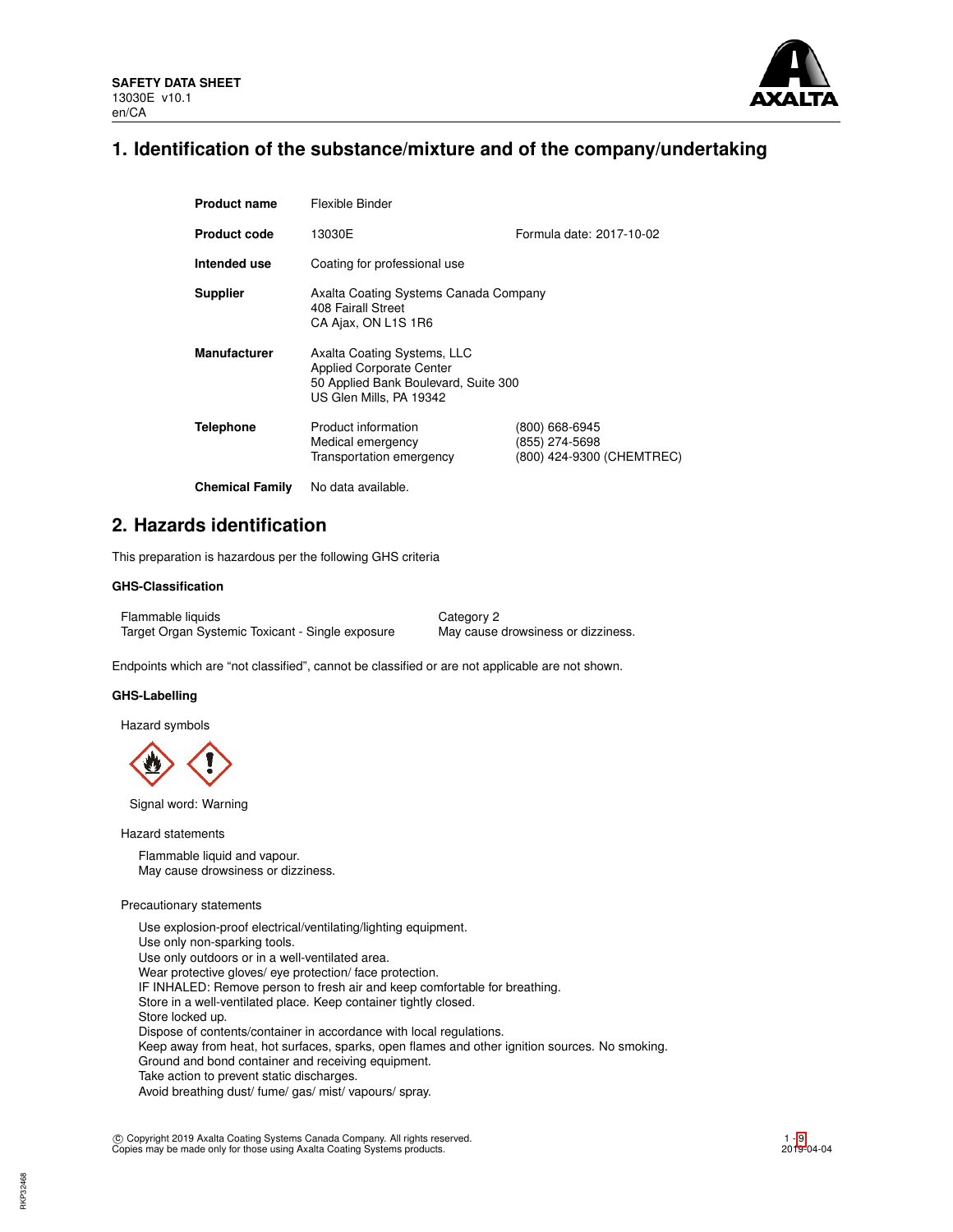

IF ON SKIN (or hair): Take off immediately all contaminated clothing. Rinse skin with water or shower. IF exposed or concerned: Call a POISON CENTER/doctor.

#### **Other hazards which do not result in classification**

Intentional misuse by deliberately concentrating and inhaling the contents may be harmful or fatal.

**The following percentage of the mixture consists of ingredient(s) with unknown acute toxicity:**  $0 %$ 

# **3. Composition/information on ingredients**

Mixture of synthetic resins and solvents

#### **Components**

| CAS-No.  | Chemical name      | Concentration |
|----------|--------------------|---------------|
| 123-86-4 | Butyl acetate      | $10 - 30\%$   |
| 110-43-0 | Methyl amyl ketone | $3 - 7%$      |
| 141-78-6 | Ethyl acetate      | $1 - 5%$      |

Actual concentration ranges withheld as a trade secret. Non-regulated ingredients 70 - 80%

# **4. First aid measures**

#### **Eye contact**

Remove contact lenses. Irrigate copiously with clean, fresh water for at least 15 minutes, holding the eyelids apart. Seek medical advice.

#### **Skin contact**

Do NOT use solvents or thinners. Take off all contaminated clothing immediately. Wash skin thoroughly with soap and water or use recognized skin cleanser. If skin irritation persists, call a physician.

#### **Inhalation**

Avoid inhalation of vapour or mist. Move to fresh air in case of accidental inhalation of vapours. If breathing is irregular or stopped, administer artificial respiration. If unconscious place in recovery position and seek medical advice. If symptoms persist, call a physician.

#### **Ingestion**

If swallowed, seek medical advice immediately and show this safety data sheet (SDS) or product label. Do NOT induce vomiting. Keep at rest.

#### **Most Important Symptoms/effects, acute and delayed**

#### **Inhalation**

May cause nose and throat irritation. May cause nervous system depression characterized by the following progressive steps: headache, dizziness, nausea, staggering gait, confusion, unconsciousness. Reports have associated repeated and prolonged overexposure to solvents with permanent brain and nervous system damage. If this product mixed with an isocyanate activator/hardener (see SDS for the activator), the following health effects may apply: Exposure to isocyanates may cause respiratory sensitization. This effect may be permanent. Symptoms include an asthma-like reaction with shortness of breath, wheezing, cough or permanent lung sensitization. This effect may be delayed for several hours after exposure. Repeated overexposure to isocyanates may cause a decrease in lung function, which may be permanent. Individuals with lung or breathing problems or prior reactions to isocyanates must not be exposed to vapors or spray mist of this product.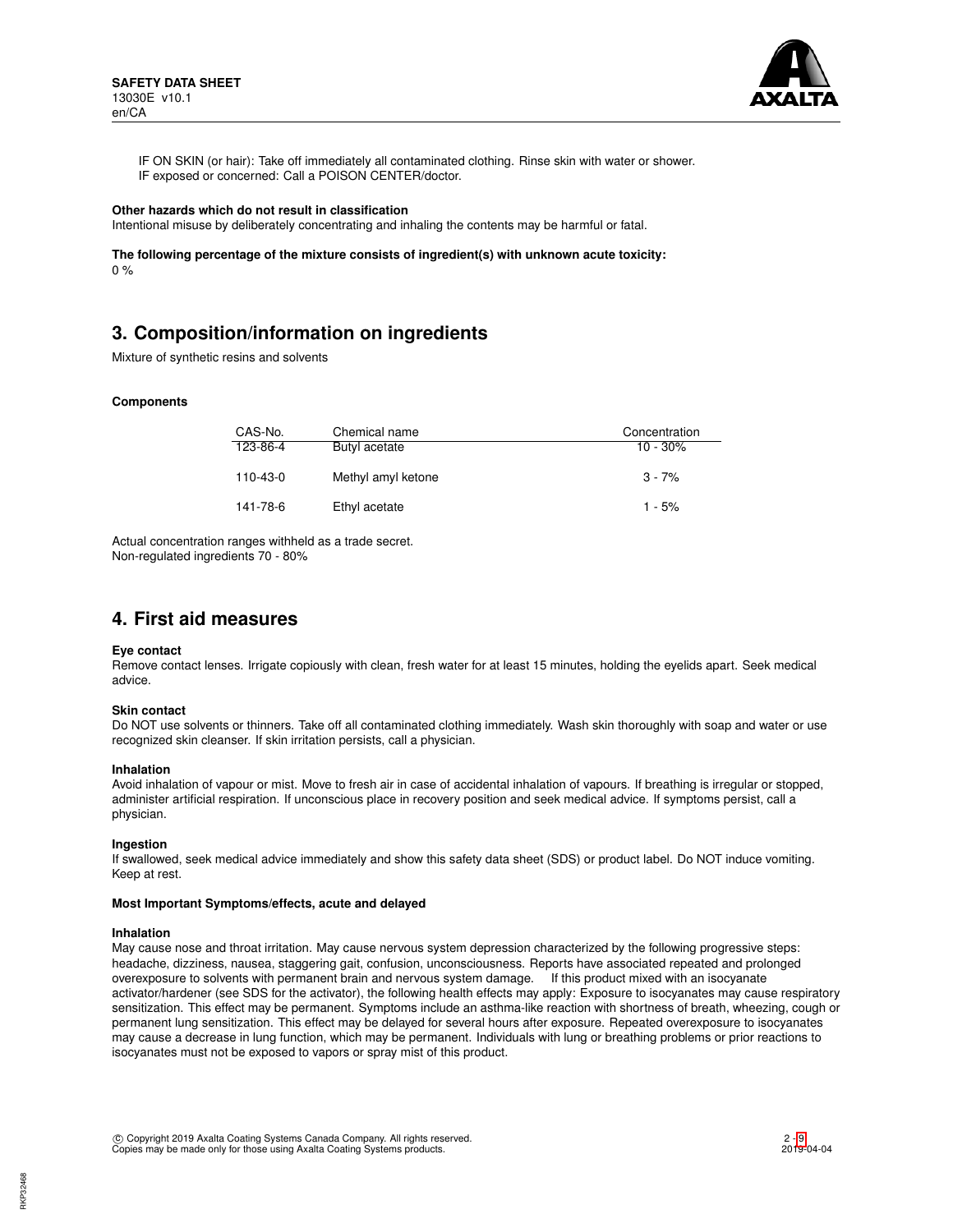

## **Ingestion**

May result in gastrointestinal distress.

### **Skin or eye contact**

May cause irritation or burning of the eyes. Repeated or prolonged liquid contact may cause skin irritation with discomfort and dermatitis. If this product is mixed with an isocyanate, skin contact may cause sensitization.

#### **Indication of Immediate medical attention and special treatment needed if necessary**

No data available on the product. See section 3 and 11 for hazardous ingredients found in the product.

# **5. Firefighting measures**

### **Suitable extinguishing media**

Universal aqueous film-forming foam, Carbon dioxide (CO2), Dry chemical

## **Extinguishing media which shall not be used for safety reasons**

High volume water jet

### **Hazardous combustion products**

CO, CO2, smoke, and oxides of any heavy metals that are reported in "Composition, Information on Ingredients" section.

### **Fire and Explosion Hazards**

Flammable liquid. Vapor/air mixture will burn when an ignition source is present.

# **Special Protective Equipment and Fire Fighting Procedures**

Full protective flameproof clothing should be worn as appropriate. Wear self-contained breathing apparatus for firefighting if necessary. In the event of fire, cool tanks with water spray. Do not allow run-off from fire fighting to enter public sewer systems or public waterways.

# **6. Accidental release measures**

## **Procedures for cleaning up spills or leaks**

Ventilate area. Remove sources of ignition. Prevent skin and eye contact and breathing of vapor. If the material contains, or is mixed with an isocyanate activator/hardener: Wear a positive-pressure, supplied-air respirator (NIOSH approved TC-19C), eye protection, gloves and protective clothing. Pour liquid decontamination solution over the spill and allow to sit at least 10 minutes. Typical decontamination solutions for isocyanate containing materials are: 20% Surfactant (Tergitol TMN 10) and 80% Water OR 0 -10% Ammonia, 2-5% Detergent and Water (balance) Pressure can be generated. Do not seal waste containers for 48 hours to allow C02 to vent. After 48 hours, material may be sealed and disposed of properly. If material does not contain or is not mixed with an isocyanate activator/hardener: Wear a properly fitted air-purifying respirator with organic vapor cartridges (NIOSH approved TC-23C), eye protection, gloves and protective clothing. Confine, remove with inert absorbent, and dispose of properly.

#### **Environmental precautions**

Do not let product enter drains. Notify the respective authorities in accordance with local law in the case of contamination of rivers, lakes or waste water systems.

# **7. Handling and storage**

## **Precautions for safe handling**

Observe label precautions. Keep away from heat, sparks, flame, static discharge and other sources of ignition. VAPORS MAY CAUSE FLASH FIRE. Close container after each use. Ground containers when pouring. Do not transfer contents to bottles or unlabeled containers. Wash thoroughly after handling and before eating or smoking. Do not store above 49 °C (120 °F). If material is a coating: do not sand, flame cut, braze or weld dry coating without a NIOSH approved air purifying respirator with particulate filters or appropriate ventilation , and gloves. Combustible dust clouds may be created where operations produce fine material (dust). Avoid formation of significant deposits of material as they may become airborne and form combustible dust clouds. Build up of fine material should be cleaned using gentle sweeping or vacuuming in accordance with best practices. Cleaning methods (e.g. compressed air) which can generate potentially combustible dust clouds should not be used.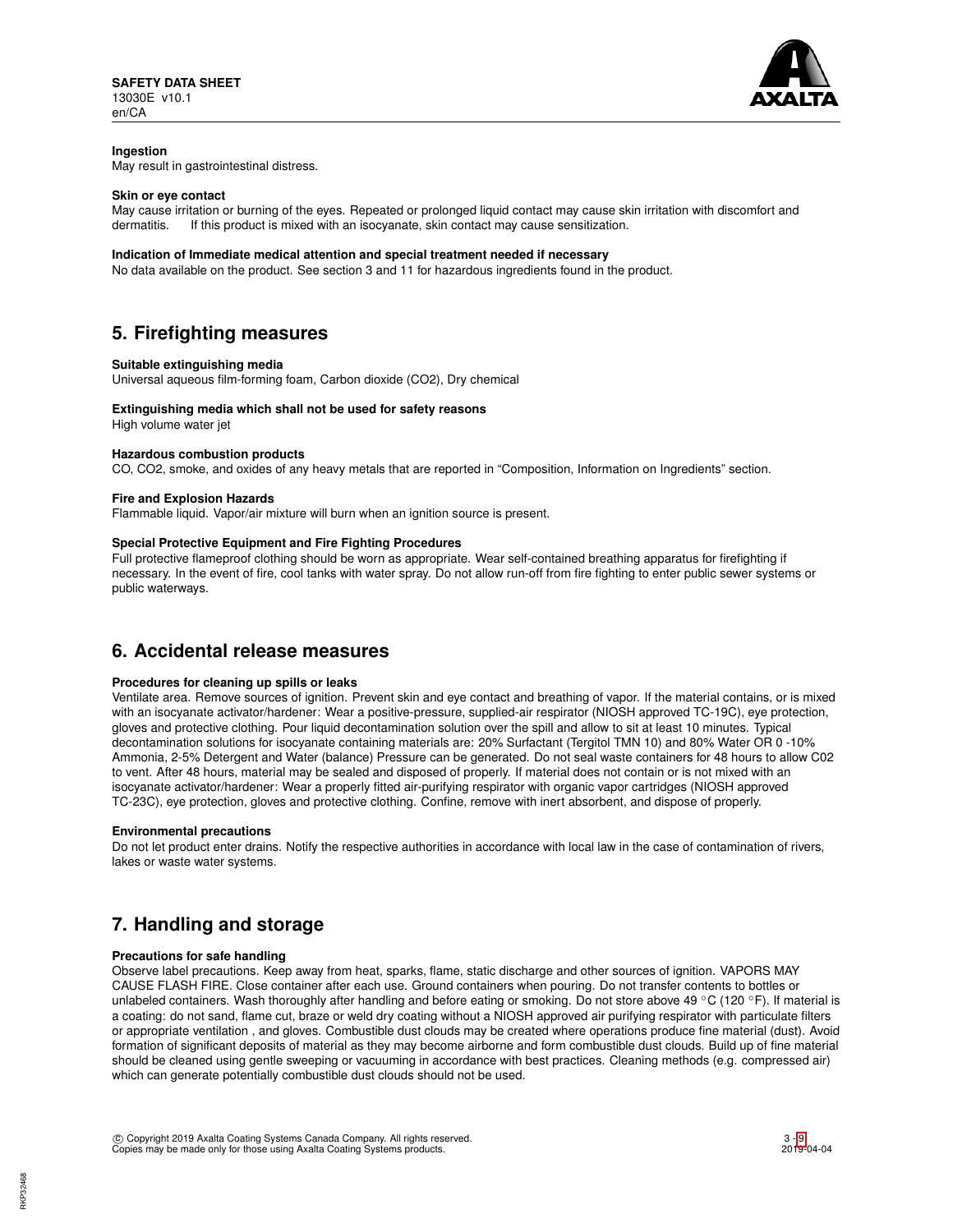

#### **Advice on protection against fire and explosion**

Solvent vapours are heavier than air and may spread along floors. Vapors may form explosive mixtures with air and will burn when an ignition source is present. Always keep in containers of same material as the original one. Never use pressure to empty container: container is not a pressure vessel. The accumulation of contaminated rags may result in spontaneous combustion. Good housekeeping standards and regular safe removal of waste materials will minimize the risks of spontaneous combustion and other fire hazards.

# **Storage**

#### **Requirements for storage areas and containers**

Observe label precautions. Store in a dry, well ventilated place away from sources of heat, ignition and direct sunlight. No smoking. Prevent unauthorized access. Containers which are opened must be carefully resealed and kept upright to prevent leakage.

#### **Advice on common storage**

Store separately from oxidizing agents and strongly alkaline and strongly acidic materials.

# **8. Exposure controls/personal protection**

### **Engineering controls and work practices**

Provide adequate ventilation.This should be achieved by a good general extraction and -if practically feasible- by the use of a local exhaust ventilation.If these are not sufficient to maintain concentrations of particulates and solvent vapour below the OEL, suitable respiratory protection must be worn.

### **National occupational exposure limits**

| CAS-No.  | Chemical name      | Source Time  | Type        | Value     | Note |
|----------|--------------------|--------------|-------------|-----------|------|
| 123-86-4 | Butyl acetate      | ACGIH 15 min | <b>STEL</b> | 200 ppm   |      |
|          |                    | ACGIH 8 hr   | <b>TWA</b>  | $150$ ppm |      |
|          |                    | OSHA 8 hr    | <b>TWA</b>  | $150$ ppm |      |
| 110-43-0 | Methyl amyl ketone | ACGIH 8 hr   | <b>TWA</b>  | 50 ppm    |      |
|          |                    | OSHA 8 hr    | <b>TWA</b>  | $100$ ppm |      |
| 141-78-6 | Ethyl acetate      | ACGIH 8 hr   | <b>TWA</b>  | $400$ ppm |      |
|          |                    | OSHA 8 hr    | <b>TWA</b>  | 400 ppm   |      |
| Glossary |                    |              |             |           |      |

CEIL Ceiling exposure limit

STEL Short term exposure limit<br>TWA Time weighted average

Time weighted average

TWAE Time-Weighted Average

#### **Protective equipment**

Personal protective equipment should be worn to prevent contact with eyes, skin or clothing.

#### **Respiratory protection**

Do not breathe vapors or mists. When this product is used with an isocyanate activator/hardener, wear a positive-pressure, supplied-air respirator (NIOSH approved TC-19C) while mixing activator/hardener with paint, during application and until all vapors and spray mist are exhausted. If product is used without isocyanate activator/hardener, a properly fitted air-purifying respirator with organic vapor cartridges (NIOSH TC-23C) and particulate filter (NIOSH TC-84A) may be used. Follow respirator manufacturer's directions for respirator use. Do not permit anyone without protection in the painting area. Refer to the hardener/activator label instructions and SDS for further information. Individuals with history of lung or breathing problems or prior reaction to isocyanates should not use or be exposed to this product if mixed with isocyanate activators/hardeners.

#### **Eye protection**

Desirable in all industrial situations. Goggles are preferred to prevent eye irritation. If safety glasses are substituted, include splash guard or side shields.

#### **Skin and body protection**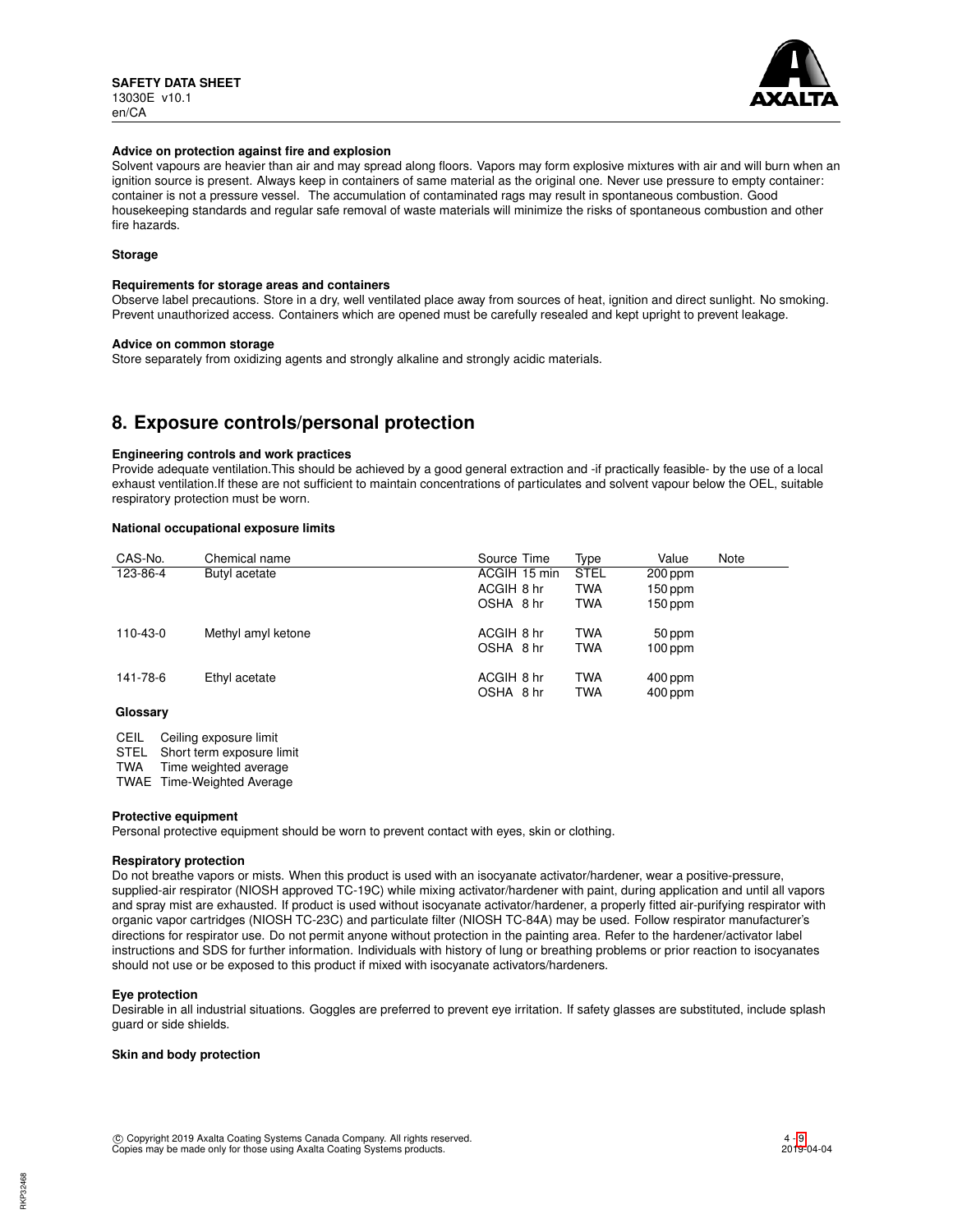

Neoprene gloves and coveralls are recommended.

### **Hygiene measures**

Wash skin thoroughly with soap and water or use recognized skin cleanser. Do NOT use solvents or thinners.

#### **Environmental exposure controls**

Do not let product enter drains.

# **9. Physical and chemical properties**

#### **Appearance**

**Form:** liquid **Colour:** clear

| Flash point                                  | $23^{\circ}$ C            |                  |
|----------------------------------------------|---------------------------|------------------|
| Lower Explosive Limit                        | 1.1%                      |                  |
| Upper Explosive Limit                        | 7.9%                      |                  |
| Evaporation rate                             | Slower than Ether         |                  |
| Vapor pressure of principal solvent          | 4.9 hPa                   |                  |
| Solubility of Solvent In Water               | partly miscible           |                  |
| Vapor density of principal solvent (Air = 1) | 4                         |                  |
| Approx. Boiling Range                        | $125\,^{\circ}\mathrm{C}$ |                  |
| Approx. Freezing Range                       | $-74 - -36$ °C            |                  |
| Gallon Weight (Ibs/gal)                      | 8.64                      |                  |
| Specific Gravity                             | 1.03                      |                  |
| Percent Volatile By Volume                   | 27.35%                    |                  |
| Percent Volatile By Weight                   | 23.00%                    |                  |
| Percent Solids By Volume                     | 72.65%                    |                  |
| Percent Solids By Weight                     | 77.00%                    |                  |
| pH (waterborne systems only)                 | Not applicable            |                  |
| Partition coefficient: n-octanol/water       | No data available         |                  |
| Ignition temperature                         | $393\,^{\circ}\mathrm{C}$ | <b>DIN 51794</b> |
| Decomposition temperature                    | Not applicable.           |                  |
| Viscosity (23 $^{\circ}$ C)                  | Not applicable.           | ISO 2431-1993    |
|                                              |                           |                  |

# **10. Stability and reactivity**

### **Stability**

Stable

### **Conditions to avoid**

Stable under recommended storage and handling conditions (see section 7).

# **Materials to avoid**

None reasonably foreseeable.

# **Hazardous decomposition products**

When exposed to high temperatures may produce hazardous decomposition products such as carbon monoxide and dioxide, smoke, oxides of nitrogen.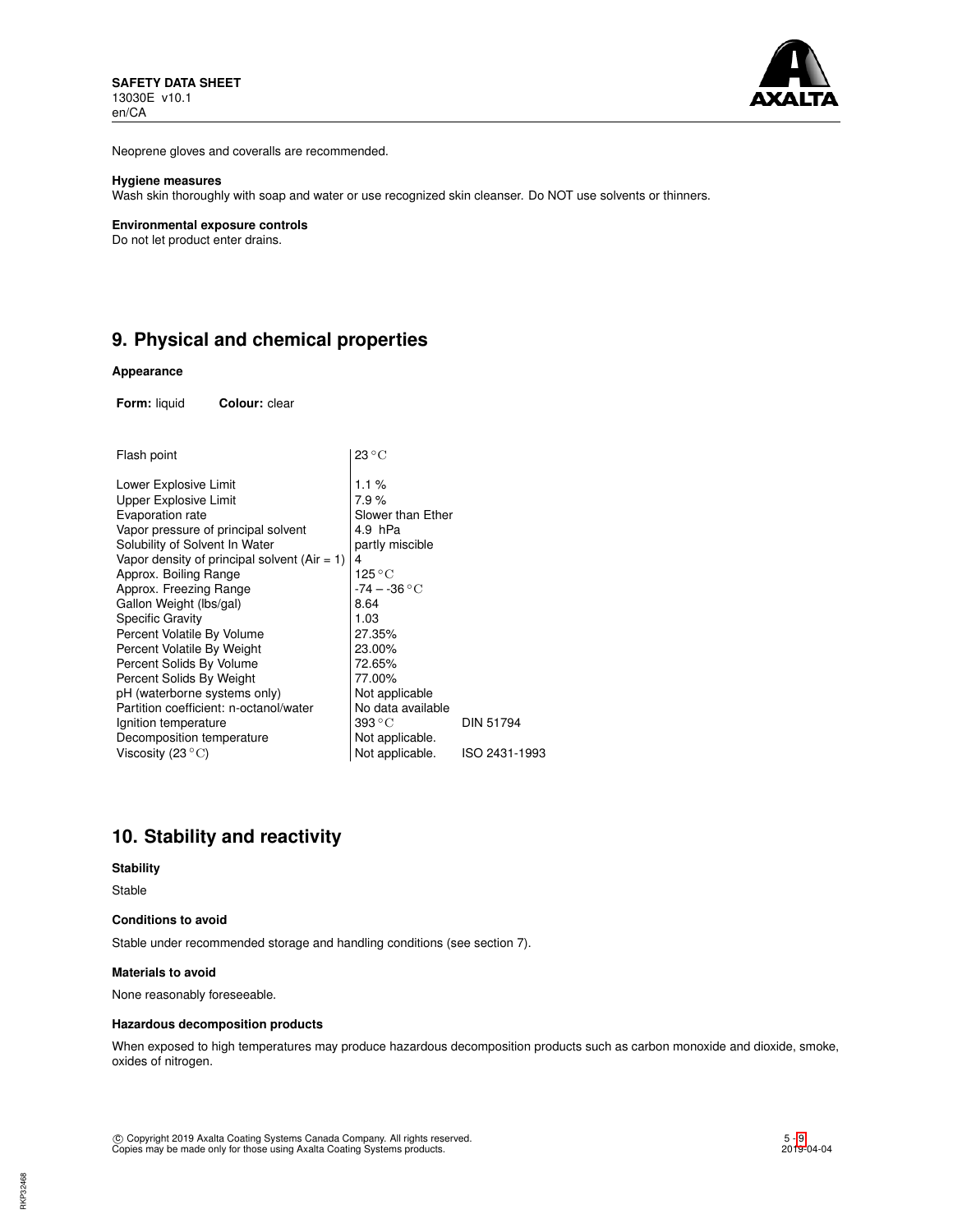

## **Hazardous Polymerization**

Will not occur.

# **Sensitivity to Static Discharge**

Solvent vapors in air may explode if static grounding and bonding is not used during transfer of this product.

# **Sensitivity to Mechanical Impact**

None known.

# **11. Toxicological information**

# **Information on likely routes of exposure**

#### **Inhalation**

May cause nose and throat irritation. May cause nervous system depression characterized by the following progressive steps: headache, dizziness, nausea, staggering gait, confusion, unconsciousness. Reports have associated repeated and prolonged overexposure to solvents with permanent brain and nervous system damage. If this product mixed with an isocyanate activator/hardener (see SDS for the activator), the following health effects may apply: Exposure to isocyanates may cause respiratory sensitization. This effect may be permanent. Symptoms include an asthma-like reaction with shortness of breath, wheezing, cough or permanent lung sensitization. This effect may be delayed for several hours after exposure. Repeated overexposure to isocyanates may cause a decrease in lung function, which may be permanent. Individuals with lung or breathing problems or prior reactions to isocyanates must not be exposed to vapors or spray mist of this product.

### **Ingestion**

May result in gastrointestinal distress.

#### **Skin or eye contact**

May cause irritation or burning of the eyes. Repeated or prolonged liquid contact may cause skin irritation with discomfort and dermatitis.

**Delayed and immediate effects and also chronic effects from short and long term exposure:**

**Acute oral toxicity** not hazardous

**Acute dermal toxicity** not hazardous

**Acute inhalation toxicity** not hazardous

% of unknown composition: 0 %

## **Skin corrosion/irritation**

Not classified according to GHS criteria

## **Serious eye damage/eye irritation**

Not classified according to GHS criteria

### **Respiratory sensitisation**

Not classified according to GHS criteria

#### **Skin sensitisation** not hazardous

**Germ cell mutagenicity** Not classified according to GHS criteria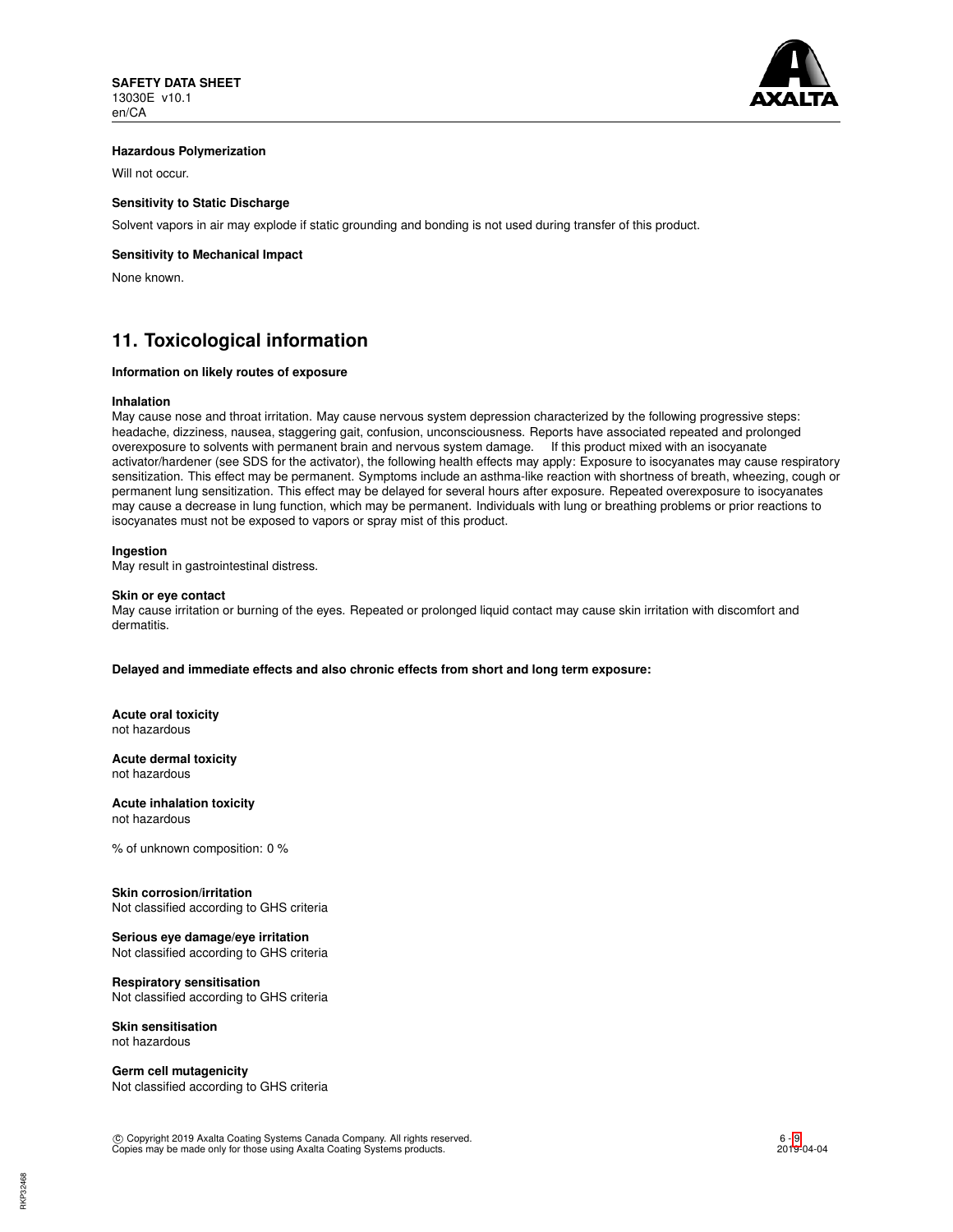**SAFETY DATA SHEET** 13030E v10.1 en/CA



**Carcinogenicity** Not classified according to GHS criteria

### **Toxicity for reproduction**

Not classified according to GHS criteria

### **Target Organ Systemic Toxicant - Single exposure**

• **Inhalation**

**Narcotic effects** Methyl amyl ketone, Ethyl acetate

**Target Organ Systemic Toxicant - Repeated exposure** Not classified according to GHS criteria

**Aspiration toxicity** Not classified according to GHS criteria

# **Numerical measures of toxicity (acute toxicity estimation (ATE),etc. )**

No information available.

### **Symptoms related to the physical, chemical and toxicological characteristics**

Exposure to component solvents vapours concentration in excess of the stated occupational exposure limit may result in adverse health effect such as mucous membrane and respiratory system irritation and adverse effect on kidney, liver and central nervous system. Symptoms and signs include headache, dizziness, fatigue, muscular weakness, drowsiness and in extreme cases, loss of consciousness. Through skin resorbtion, solvents can cause some of the effects described here. Repeated or prolonged contact with the preparation may cause removal of natural fat from the skin resulting in non-allergic contact dermatitis and absorption through the skin. The liquid splashed in the eyes may cause irritation and reversible damage.

# **12. Ecological information**

There are no data available on the product itself. The product should not be allowed to enter drains or watercourses.

# **13. Disposal considerations**

## **Provincial Waste Classification**

Check appropriate provincial and local waste disposal regulations for proper classifications.

#### **Waste Disposal Method**

Do not allow material to contaminate ground water systems. Incinerate or otherwise dispose of waste material in accordance with Federal, State, Provincial, and local requirements. Do not incinerate in closed containers.

# **14. Transport information**

**International transport regulations**

| IMDG (Sea transport)                     |       |
|------------------------------------------|-------|
| UN number:                               | 1263  |
| Proper shipping name:                    | PAINT |
| Hazard Class:                            | з     |
| Subsidiary Hazard Class: Not applicable. |       |
| Packing group:                           | Ш     |
| Marine Pollutant:                        | no    |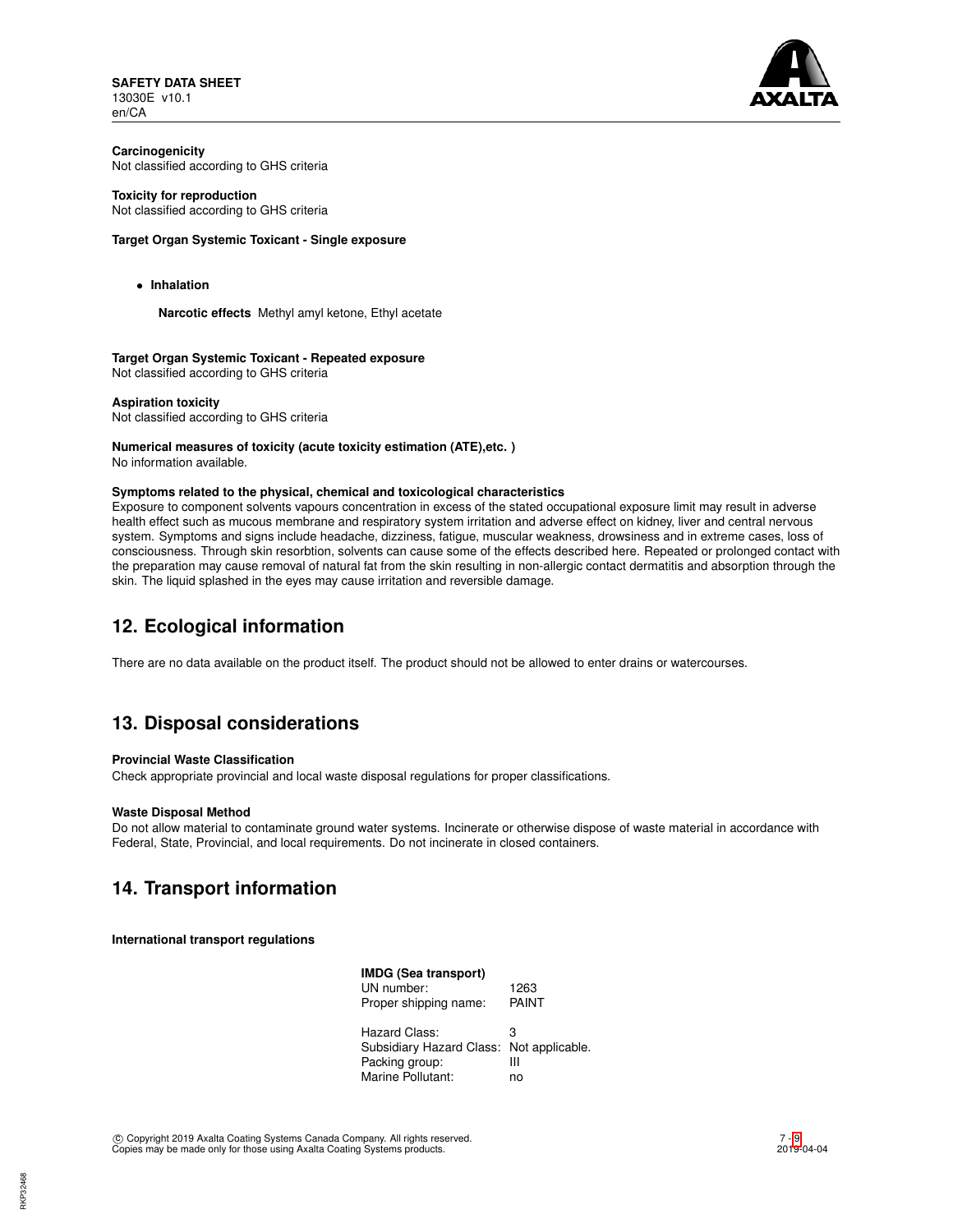

# **ICAO/IATA (Air transport)**

| UN number:<br>Proper shipping name:                                         | 1263<br>PAINT        |
|-----------------------------------------------------------------------------|----------------------|
| Hazard Class:<br>Subsidiary Hazard Class: Not applicable.<br>Packing group: | з<br>Ш               |
| <b>TDG</b><br>UN number:<br>Proper shipping name:                           | 1263<br>PAINT        |
| Hazard Class:<br>Subsidiary Hazard Class:<br>Packing group:                 | 3<br>Not applicable. |

# **Matters needing attention for transportation**

Confirm that there is no breakage, corrosion, or leakage from the container before shipping. Be sure to prevent damage to cargo by loading so as to avoid falling, dropping, or collapse. Ship in appropriate containers with denotation of the content in accordance with the relevant statutes and rules.

# **15. Regulatory information**

## **TSCA Status**

In compliance with TSCA Inventory requirements for commercial purposes.

### **DSL Status**

All components of the mixture are listed on the DSL.

# **Photochemical Reactivity**

Non-photochemically reactive

# **Regulatory information**

| CAS # Ingredient            |    |       | 302 TPQ RQ 311/312 | - 313 | RQ(lbs) HAP |   |
|-----------------------------|----|-------|--------------------|-------|-------------|---|
| 123-86-4 Butyl acetate      |    |       | N NR NR A.C.F      | N     | NR N        |   |
| 110-43-0 Methyl amyl ketone |    |       | N NR NR A.C.F      | N     | NR N        |   |
| 141-78-6 Ethyl acetate      | N. | NR NR | C.F                | N     | NR I        | N |

### **Key:**

| <b>EPCRA</b>                              | Emergency Planning and Community Right-to-know Act (aka Title III, SARA)                                                                                                                                                                       |  |  |
|-------------------------------------------|------------------------------------------------------------------------------------------------------------------------------------------------------------------------------------------------------------------------------------------------|--|--|
| 302                                       | Extremely hazardous substances                                                                                                                                                                                                                 |  |  |
| $311/312$ Categories $F =$ Fire Hazard    | $A = Acute$ Hazard<br>$R =$ Reactivity Hazard<br>$C =$ Chronic Hazard<br>$P =$ Pressure Related Hazard                                                                                                                                         |  |  |
| 313 Information                           | Section 313 Supplier Notification - The chemicals listed above with<br>a 'Y' in the 313 column are subject to reporting requirements of<br>Section 313 of the Emergency Planning and Community<br>Right-to-Know act of 1986 and of 40 CFR 372. |  |  |
| <b>CERCLA</b><br><b>HAP</b><br><b>TPQ</b> | Comprehensive Emergency Response, Compensation and Liability Act of 1980.<br>Listed as a Clean Air Act Hazardous Air Pollutant.<br>Threshold Planning Quantity.                                                                                |  |  |